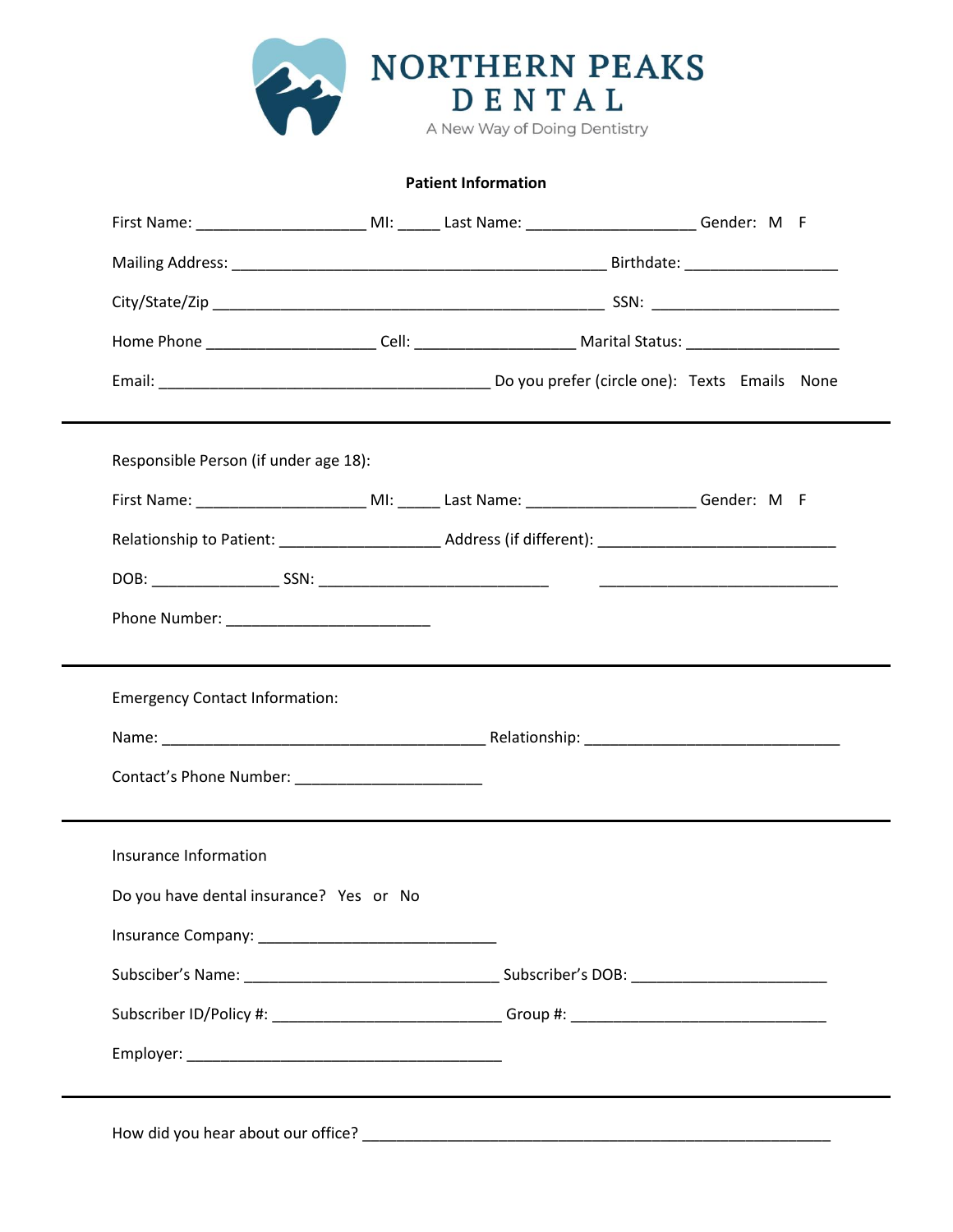## **Health History**

| <b>Current Family Physician:</b>     | Phone Number: |
|--------------------------------------|---------------|
|                                      |               |
| Please list any current medications: |               |
|                                      |               |
|                                      |               |

\_\_\_\_\_\_\_\_\_\_\_\_\_\_\_\_\_\_\_\_\_\_\_\_\_\_\_\_\_\_\_\_\_\_\_\_\_\_\_\_\_\_\_\_\_\_\_\_\_\_\_\_\_\_\_\_\_\_\_\_\_\_\_\_\_\_\_\_\_\_\_\_\_\_\_\_\_\_\_\_\_\_\_\_\_

Do you have or have you ever had any of the following?

| Arthritis                   | <b>Mental Disorders</b>      | <b>Chest Pains</b>         |
|-----------------------------|------------------------------|----------------------------|
| Joint                       | Drug/Alcohol Addiction       | Anemia                     |
| Replacement/Implant         | <b>Kidney Disease</b>        | Hemophilia                 |
| Organ Transplant            | <b>Diabetes</b>              | <b>Blood Disease</b>       |
| Asthma - Inhaler            | Liver Disease                | <b>Blood Transfusion</b>   |
| Emphysema                   | Hepatits $-$ A or B          | <b>Blood Clots</b>         |
| <b>Respiratory Problems</b> | Aids/HIV                     | Pain/Noise in Jaw Joints   |
| Easily Winded               | Caner                        | Pregnancy: Past or         |
| Hay Fever/Allergies         | Growths/Tumors               | Present                    |
| Chew/Smoke Tobacco          | <b>Artifical Heart Valve</b> | <b>Thyroid Problems</b>    |
| Cold Sores/Herpes           | <b>Heart Attack</b>          | <b>Stomach Problems</b>    |
| Glaucoma                    | <b>Heart Murmur</b>          | Ulcers                     |
| Stroke                      | <b>High Blood Pressure</b>   | <b>Recent Weight Loss</b>  |
| Epilepsy                    | Low Blood Pressure           | <b>Frequently Tired</b>    |
| <b>Dizziness</b>            | Pacemaker                    | <b>Radiation Treatment</b> |
| Fainting                    | <b>Rheumatic Fever</b>       | Chemotherapy               |
| <b>Head Injuries</b>        | <b>Heart Disease</b>         | Other:                     |

Do you have any allergies to any of the following:

| Ibuprofen     | Zithromax                |
|---------------|--------------------------|
| Aspirin       | Azithromycin             |
| Tylenol       | Hydrocodone              |
| <b>NSAIDS</b> | Codiene                  |
| Penicillin    | Morphine                 |
| Amoxicillin   | <b>Barbituates</b>       |
| Tetracycline  | Sedatives                |
| Erythromycin  | <b>Local Anesthetics</b> |
|               |                          |

\_\_\_ Iodine \_\_\_ Sulfa Drugs \_\_\_ Metals \_\_\_ Latex Rubber \_\_\_None \_\_\_ Other: Please list below

Have you taken any bone density medications such as Fosamax, Boniva, or another such as these?

Yes or No. If yes, which medication? \_\_\_\_\_\_\_\_\_\_\_\_\_\_\_\_\_\_\_\_\_\_\_\_\_\_\_\_\_\_\_\_\_\_\_\_\_\_\_\_\_\_\_\_\_\_\_\_\_\_\_\_

Have you ever taken a medication for weight loss such as Fen-Phen or another?

Yes or No. If yes, which medication? \_\_\_\_\_\_\_\_\_\_\_\_\_\_\_\_\_\_\_\_\_\_\_\_\_\_\_\_\_\_\_\_\_\_\_\_\_\_\_\_\_\_\_\_\_\_\_\_\_\_\_\_